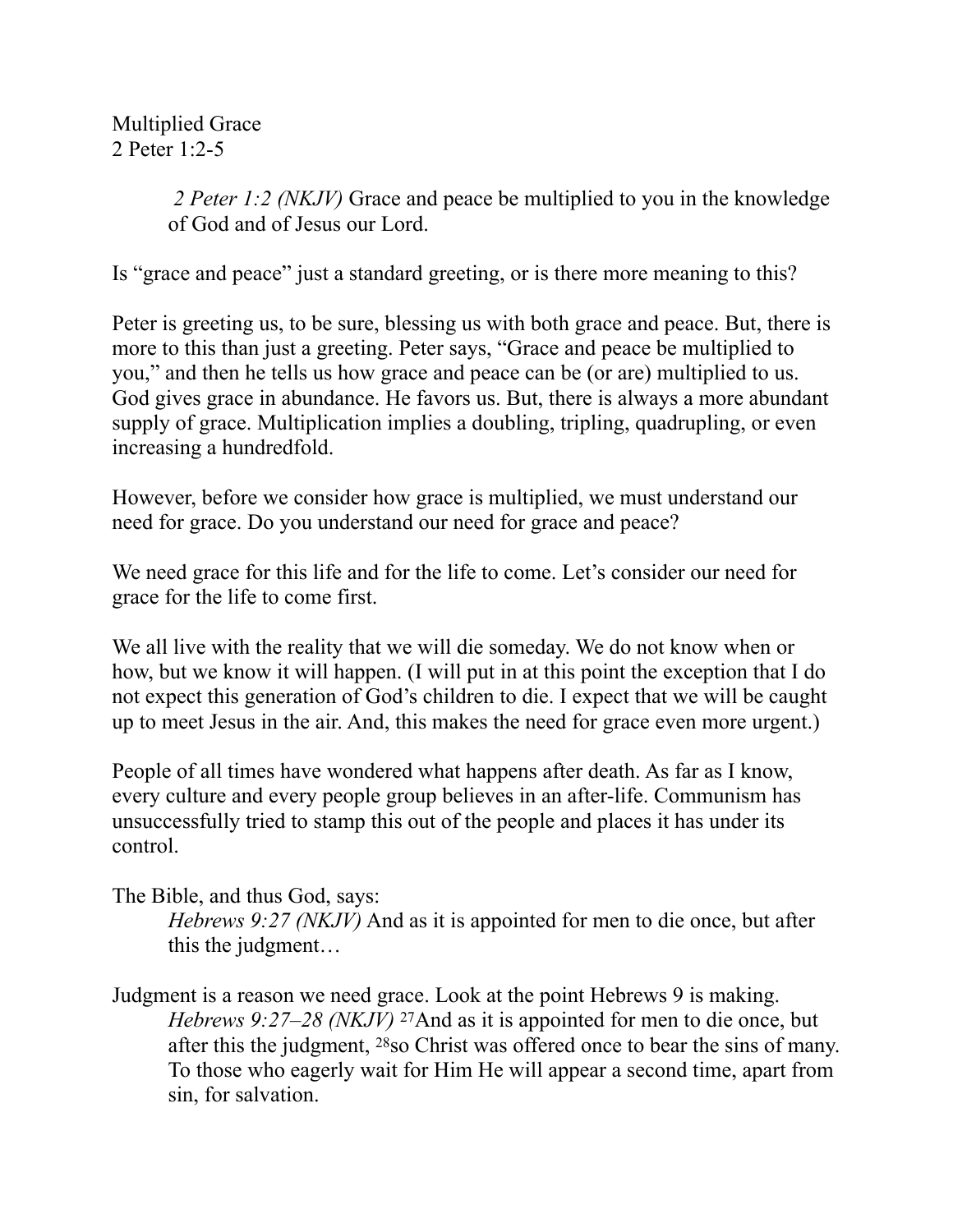Jesus dying so that we will not have to suffer the penalty for our sins is pure grace. Eagerly waiting for Him is an indication that we have received this grace. The truth of God's grace demonstrated in Jesus is expressed in a well-known verse.

*John 3:16 (NKJV)* For God so loved the world that He gave His only begotten Son, that whoever believes in Him should not perish but have everlasting life.

God loved us and sent His Son. This act is the very definition of grace. Grace is undeserved favor, and grace is the premise of the gospel.

This world is at enmity with God. It is hostile toward God. In fact, we were all God's enemies. Romans 5:10 tells us.

*Romans 5:8–10 (NKJV)* But God demonstrates His own love toward us, in that **while we were still sinners**, Christ died for us. … For **if when we were enemies** we were reconciled to God through the death of His Son, …

God says we were sinners and His enemies. This hostility toward God is part of the reason there is evil in the world. We desperately need to be reconciled to God. We need peace. We need peace with God and peace in our hearts and minds.

Grace and peace with God are not just for the judgment or the afterlife. We need peace with God here and now for this life, and, in fact, we experience God's grace with every breath we breathe.

Do you enjoy a beautiful sunset? That is a gift from God. Do you enjoy a glass of orange juice? This also is a gift from God. We experience God's grace in countless ways, including peace. We experience peace beyond comprehension when we leave all our cares and anxieties with Him. Philippians 4:6-7 speaks of this peace.

*Philippians 4:6–7 (NKJV)* <sup>6</sup>Be anxious for nothing, but in everything by prayer and supplication, with thanksgiving, let your requests be made known to God; 7and the peace of God, which surpasses all understanding, will guard your hearts and minds through Christ Jesus.

We can take everything that concerns us and weighs us down and ask God for what we need. Jesus told us:

*John 14:27 (NKJV)* Peace I leave with you, My peace I give to you; not as the world gives do I give to you. Let not your heart be troubled, neither let it be afraid.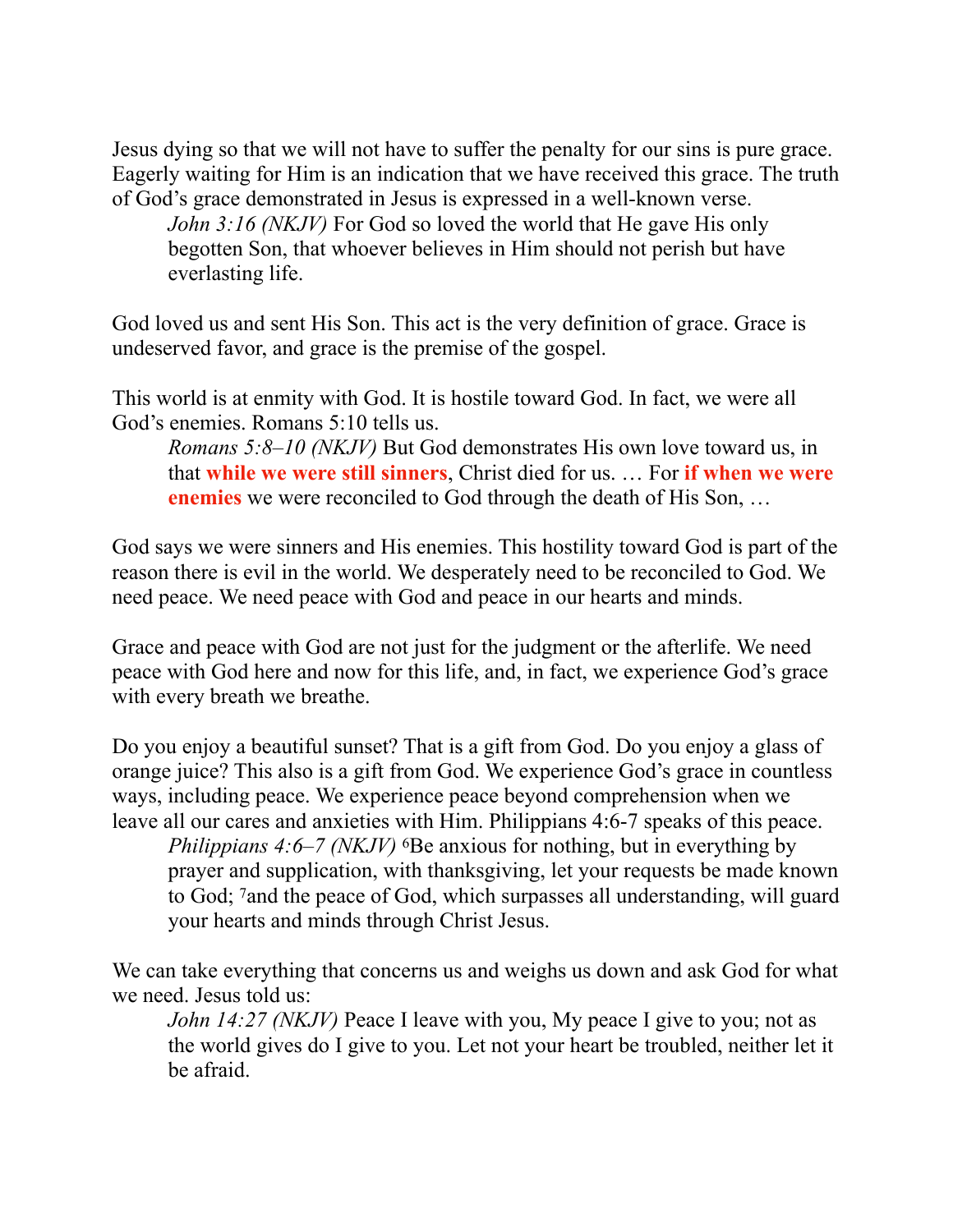The question for us today is, "If Jesus has given us His peace, why are our hearts troubled? Why are we not experiencing His peace?"

Just before He said He gave His peace, Jesus gave one answer to this question. He said:

*John 14:1 (NKJV)* Let not your heart be troubled; you believe in God, believe also in Me.

From this verse, we understand that a key to peace is faith. We must believe in God and our Lord Jesus Christ.

Here is where we learn how grace and peace are multiplied to us. Let's look at 2 Peter 1:2-3.

*2 Peter 1:2–3 (NKJV)* 2Grace and peace be multiplied to you **in** the knowledge of God and of Jesus our Lord, 3as His divine power has given to us all things that pertain to life and godliness, **through** the knowledge of Him who called us by glory and virtue,

In verse two, the Scriptures say, "…in the knowledge of God and of Jesus our Lord." In this context, the word "in" could also be translated as "by." However, verse three connects to this thought and says all things have been given us "**through**" the knowledge of Him.

From this, we gather that we find grace and peace multiplied to us through the knowledge of God and Jesus our Lord.

I think I can illustrate this through an incident that happened when Peter was with Jesus. On this occasion, Jesus and His disciples were in a boat on the Sea of Galilee (Lake Tiberius).

*Matthew 8:23–27 (NKJV)* <sup>23</sup>Now when He got into a boat, His disciples followed Him. 24And suddenly a great tempest arose on the sea, so that the boat was covered with the waves. But He was asleep. 25Then His disciples came to Him and awoke Him, saying, "Lord, save us! We are perishing!" 26But He said to them, !Why are you fearful, O you of **little faith**?" Then He arose and rebuked the winds and the sea, and there was a great calm. 27So the men marveled, saying, !**Who can this be**, that even the winds and the sea obey Him?"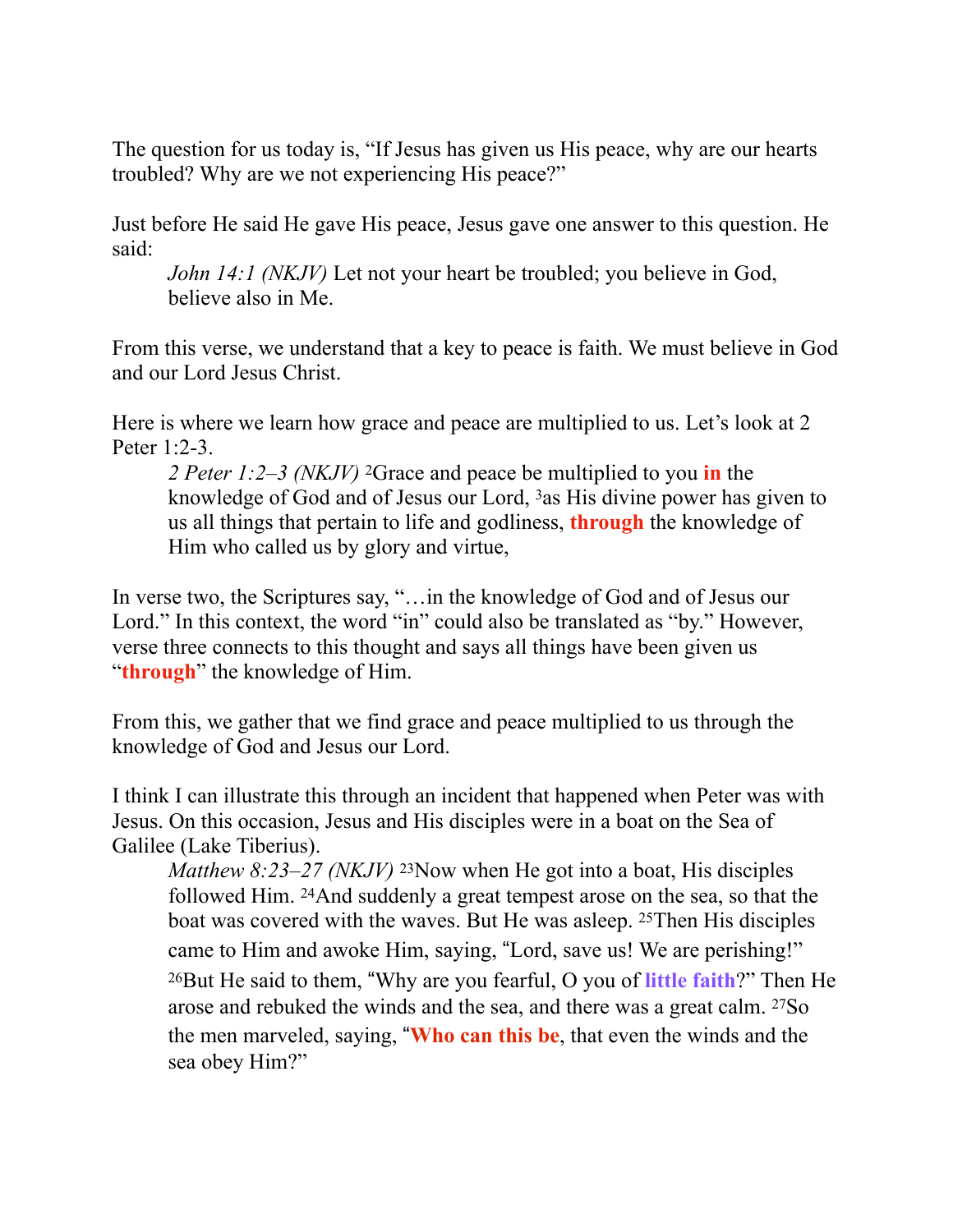They marveled because they did not really know who Jesus was. And, this was the reason for their "little faith."

When Jesus said that He was the way, the truth, and the life, the following discussion occurred.

*John 14:8–9 (NKJV)* 8Philip said to Him, "Lord, show us the Father, and it is sufficient for us."

9Jesus said to him, !Have I been with you so long, **and yet you have not known Me, Philip**? He who has seen Me has seen the Father; so how can you say, 'Show us the Father'?

The disciples were troubled and afraid because they did not know Jesus, who and what He was and is. They lacked faith for the same reason.

They had two things that were obstacles to their understanding. First, they only saw Jesus in His physical form. (The exception being one event on the Mt. of Transfiguration.) He walked like them, talked like them, slept like them, and ate like them. So, for all they saw, He was one of them, except for the miracles.

The second obstacle was that the Holy Spirit had not yet been given. On the Day of Pentecost, when the Holy Spirit was given, they were transformed. In an instant, they went from cowering in hiding places in Jerusalem to changing the world for Christ. One reason for this transformation is explained in John 16.

*John 16:13–14 (NKJV)* 13However, when He, the Spirit of truth, has come, **He will guide you into all truth**; for He will not speak on His own authority, but whatever He hears He will speak; and He will tell you things to come. 14He will glorify Me, for **He will take of what is Mine and declare it to you.**

They had first-hand experience of Jesus, but they needed the Holy Spirit to make the truth clear to them.

I fear that many of us lack firsthand experience with Jesus.

We get this experience by spending time with Him. There is no substitute for spending time in the Word of God for yourself.

It has always been easy to let other things crowd Jesus out, but it is especially so today. For example, consider this statistic.